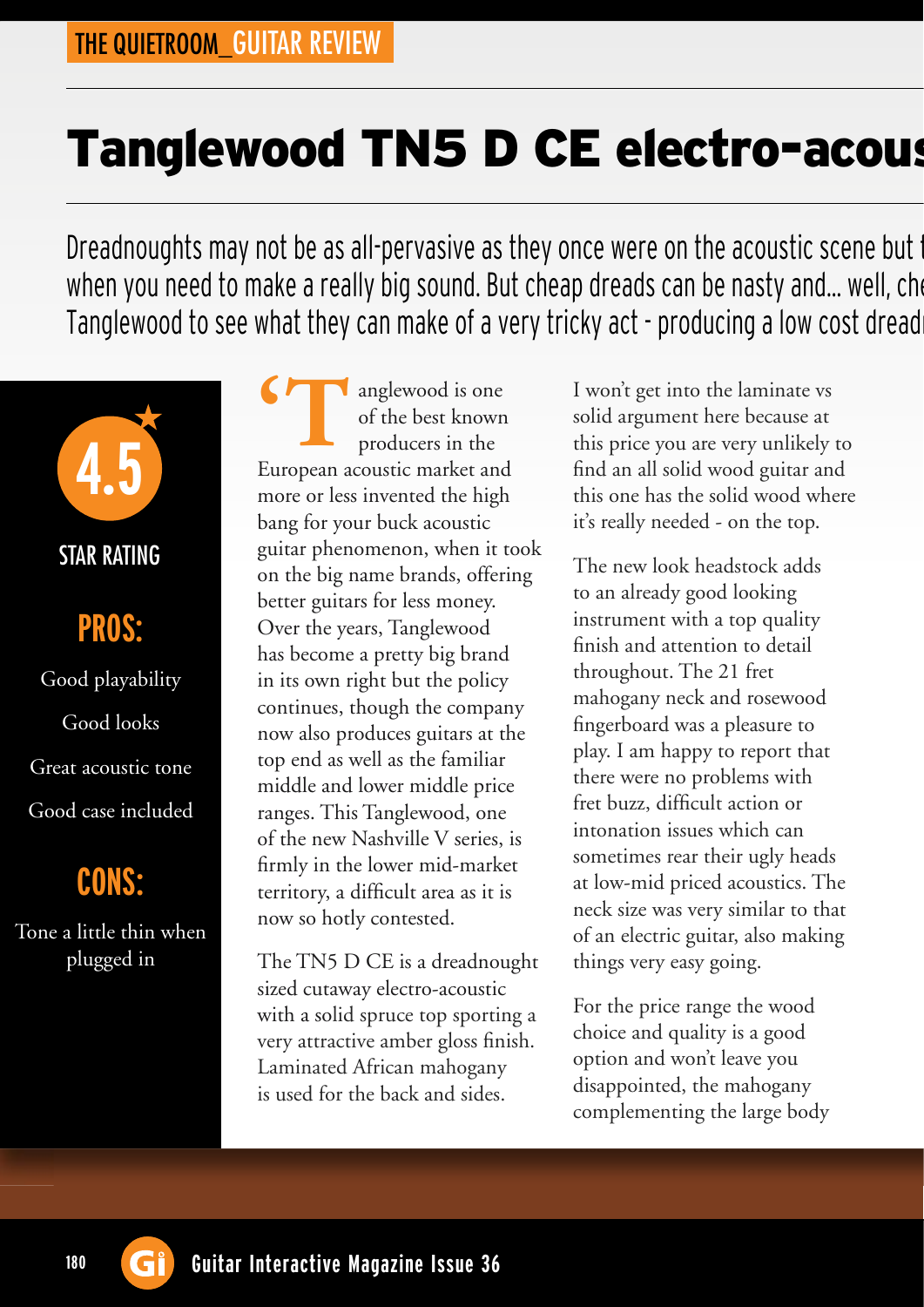# stic

they are still highly popular and indispensable for eap. Lewis Turner tries a brand new offering from nought that really delivers.

> size and offering plenty of warm bottom end with the solid spruce bringing out the mids and highs. All the notes rang clear, including individual notes in a chord, nothing ever sounded muddy or lost in the mix. The guitar resonated well, generating good acoustic volume and dynamic range. It's also worth mentioning that the bridge is the same wood as the fretboard.

So far so good. In fact, so far so very good. But the TN-5 impressively offers a pickup and tuner as well, which is pretty good going for this money. How do they perform? Well, not badly at all. The Tanglewood TEQ-3BT pre-amp, as well as featuring a built in tuner, offers three band EQ, with a cool feature where the knobs remain flush to the pre-amp until you push them and they pop up for adjustment. This is a great idea, preventing any accidental nudging in the heat of the moment. The preamp and pickup worked well. As you might expect at this price range, it's not the best on the market and I did notice a little loss of bottom end when plugged in, but overall the quality when in use was fairly decent



 $[...>]$ 

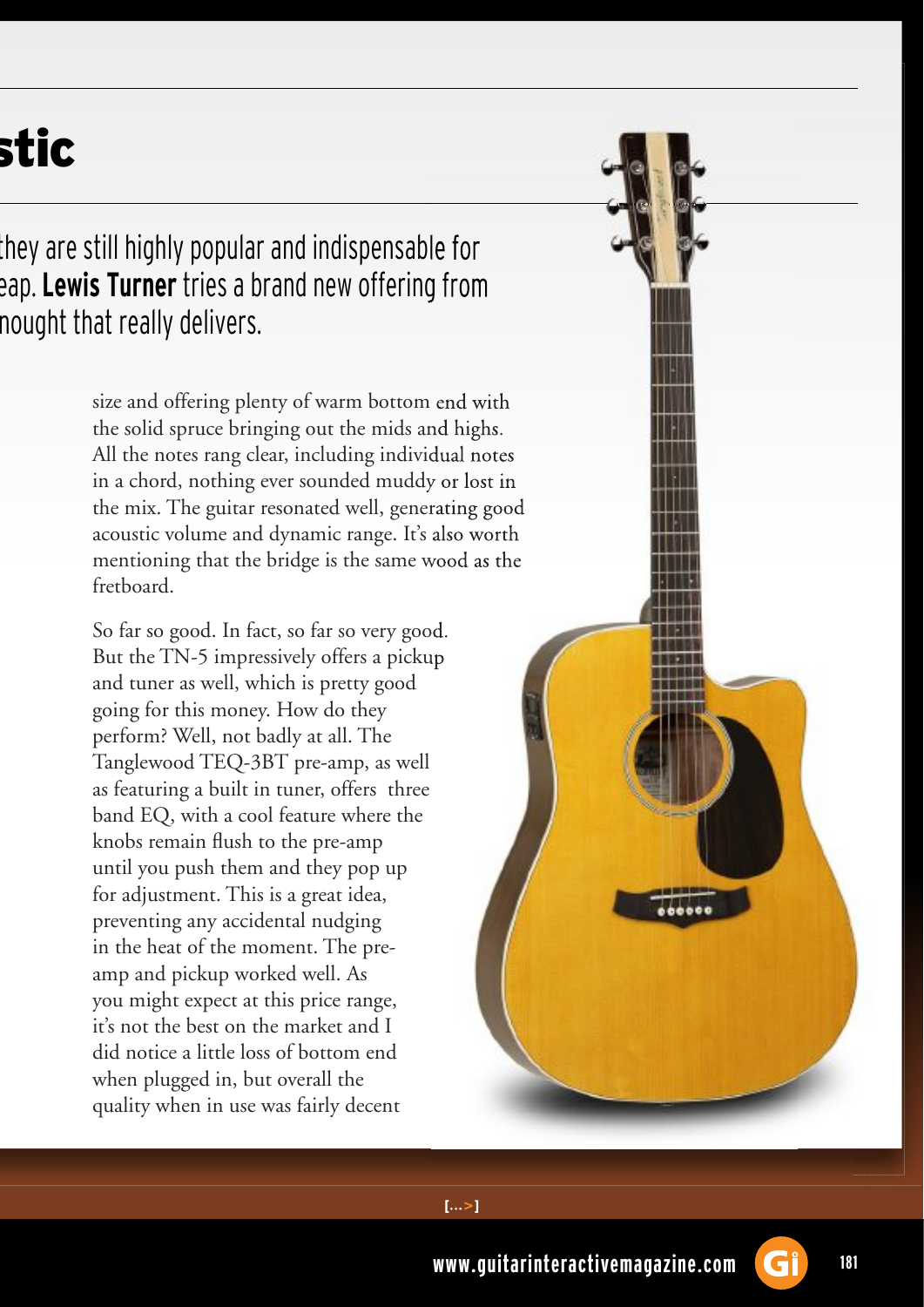### THE QUIETROOM\_GUITAR REVIEW



if a little thin, with no issues of feedback or over compression. The unplugged acoustic sound is so good that putting a good quality mic in-front of it may be a better option if it's available. Alternatively, if you were going to keep the guitar for a long while, it might even be worth upgrading the pickup at some point and the guitar is good enough to justify that.

By any standards, the Tanglewood TN5 D CE is a very good low-mid priced electro acoustic. Our sample was well set-up, making it easy to play, and it delivered a solid quality acoustic tone. It's also a good looking instrument that looks way more expensive than it is. It's not a world class recording studio acoustic, but that's not its job. If you are looking for a good sounding, easy to play acoustic guitar with the added bonus of a

 $[...>]$ 

182 **Gi** Guitar Interactive Magazine Issue 36